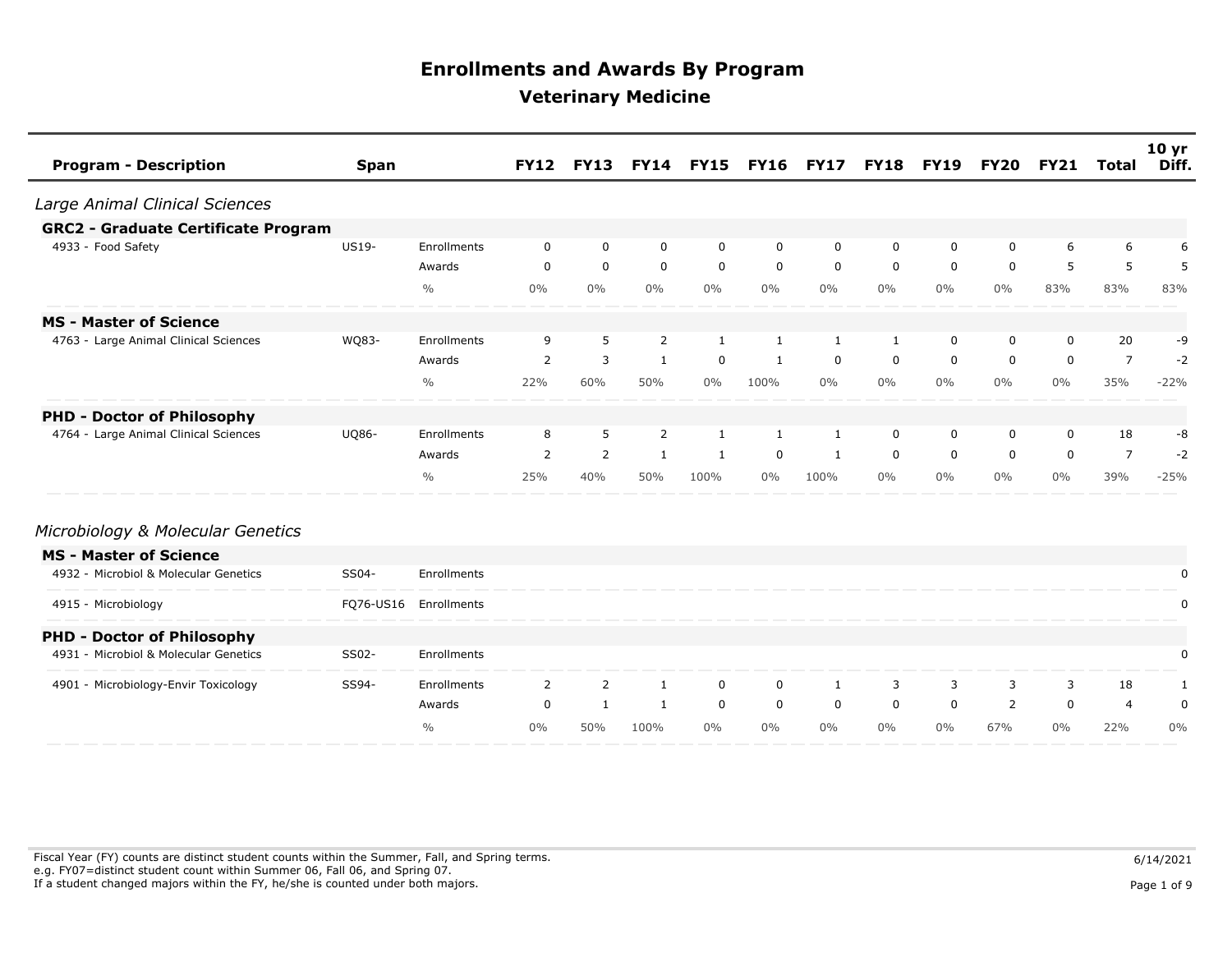| <b>Program - Description</b>         | <b>Span</b>  |               | <b>FY12</b> | <b>FY13</b> |                | FY14 FY15 FY16 FY17 |             |             | <b>FY18</b> | <b>FY19</b> | <b>FY20</b> | <b>FY21</b> | Total          | 10 <sub>yr</sub><br>Diff. |
|--------------------------------------|--------------|---------------|-------------|-------------|----------------|---------------------|-------------|-------------|-------------|-------------|-------------|-------------|----------------|---------------------------|
| Pathobiology & Diagnostic Inves      |              |               |             |             |                |                     |             |             |             |             |             |             |                |                           |
| <b>DUAL - Dual Major</b>             |              |               |             |             |                |                     |             |             |             |             |             |             |                |                           |
| 9831 - Pathology                     | FQ68-        | Enrollments   |             |             |                |                     |             |             |             |             |             |             |                | 0                         |
| <b>MS - Master of Science</b>        |              |               |             |             |                |                     |             |             |             |             |             |             |                |                           |
| 4918 - Pathobiology                  | <b>US09-</b> | Enrollments   | 3           | 2           | $\mathbf{1}$   | 1                   |             |             | 0           | 0           | 0           | 0           | 9              | -3                        |
|                                      |              | Awards        | 2           | $\mathbf 0$ | 1              | $\mathbf 0$         | $\mathbf 0$ | $\mathbf 0$ | $\mathbf 0$ | $\mathbf 0$ | 0           | $\mathbf 0$ | 3              | $-2$                      |
|                                      |              | $\frac{0}{0}$ | 67%         | $0\%$       | 100%           | $0\%$               | $0\%$       | $0\%$       | $0\%$       | $0\%$       | $0\%$       | $0\%$       | 33%            | $-67%$                    |
| <b>PHD - Doctor of Philosophy</b>    |              |               |             |             |                |                     |             |             |             |             |             |             |                |                           |
| 4919 - Pathobiology                  | <b>US09-</b> | Enrollments   | 7           | 6           | 6              | 7                   | 3           | 2           | 2           | 2           | 0           | 0           | 35             | $-7$                      |
|                                      |              | Awards        | 3           | $\mathbf 0$ | $\mathbf{1}$   | $\overline{4}$      | 1           | 0           | 0           | 2           | 0           | $\mathbf 0$ | 11             | -3                        |
|                                      |              | $\frac{0}{0}$ | 43%         | $0\%$       | 17%            | 57%                 | 33%         | $0\%$       | $0\%$       | 100%        | $0\%$       | $0\%$       | 31%            | $-43%$                    |
| 4920 - Pathobiology-Envir Toxicology | <b>US09-</b> | Enrollments   | 0           | 0           | $\overline{2}$ | 1                   | 0           | 0           | 0           | 0           | 0           | 0           | 3              | 0                         |
|                                      |              | Awards        | 0           | $\mathbf 0$ | $\mathbf{1}$   | -1                  | $\mathbf 0$ | $\mathbf 0$ | $\mathbf 0$ | $\mathbf 0$ | 0           | $\mathbf 0$ | $\overline{2}$ | 0                         |
|                                      |              | $\frac{0}{0}$ | $0\%$       | $0\%$       | 50%            | 100%                | $0\%$       | $0\%$       | $0\%$       | $0\%$       | $0\%$       | $0\%$       | 67%            | 0%                        |
| 4781 - Pathology                     | FQ68-SS09    | Enrollments   | 10          | 7           | 5              | 3                   | 2           | -1          | 0           | 0           | 0           | 0           | 28             | $-10$                     |
|                                      |              | Awards        | 2           | 2           | $\mathbf 0$    | $\mathbf 0$         |             | -1          | 0           | 0           | 0           | $\mathbf 0$ | 6              | $-2$                      |
|                                      |              | $\frac{0}{0}$ | 20%         | 29%         | $0\%$          | $0\%$               | 50%         | 100%        | $0\%$       | $0\%$       | $0\%$       | 0%          | 21%            | $-20%$                    |

#### *Pharmacology & Toxicology*

| <b>CNCG - Concentration Graduate</b> |              |               |       |       |       |          |    |              |              |              |     |    |            |          |
|--------------------------------------|--------------|---------------|-------|-------|-------|----------|----|--------------|--------------|--------------|-----|----|------------|----------|
| 4923 - Pharmacology<br>________      | US13-        | Enrollments   |       |       |       |          |    |              |              |              |     |    | __________ |          |
| 4924 - Toxicology                    | <b>US13-</b> | Enrollments   |       |       |       |          |    |              |              |              |     |    |            |          |
| <b>DUAL - Dual Major</b>             |              |               |       |       |       |          |    |              |              |              |     |    |            |          |
| 9864 - Pharmacology and Toxicology   | WO91-        | Enrollments   |       |       |       | 0        | 0  | <sup>0</sup> |              |              |     |    |            |          |
|                                      |              | Awards        |       |       |       | $\Omega$ | 0  | <sup>0</sup> | <sup>0</sup> | <sup>0</sup> |     |    |            | $\Omega$ |
| _________                            |              | $\frac{0}{0}$ | $0\%$ | $0\%$ | $0\%$ | $0\%$    | 0% | $0\%$        | $0\%$        | $0\%$        | 50% | 0% | 14%        | $0\%$    |

Fiscal Year (FY) counts are distinct student counts within the Summer, Fall, and Spring terms.  $6/14/2021$ e.g. FY07=distinct student count within Summer 06, Fall 06, and Spring 07.

If a student changed majors within the FY, he/she is counted under both majors. Page 2 of 9 and the student student changed majors within the FY, he/she is counted under both majors.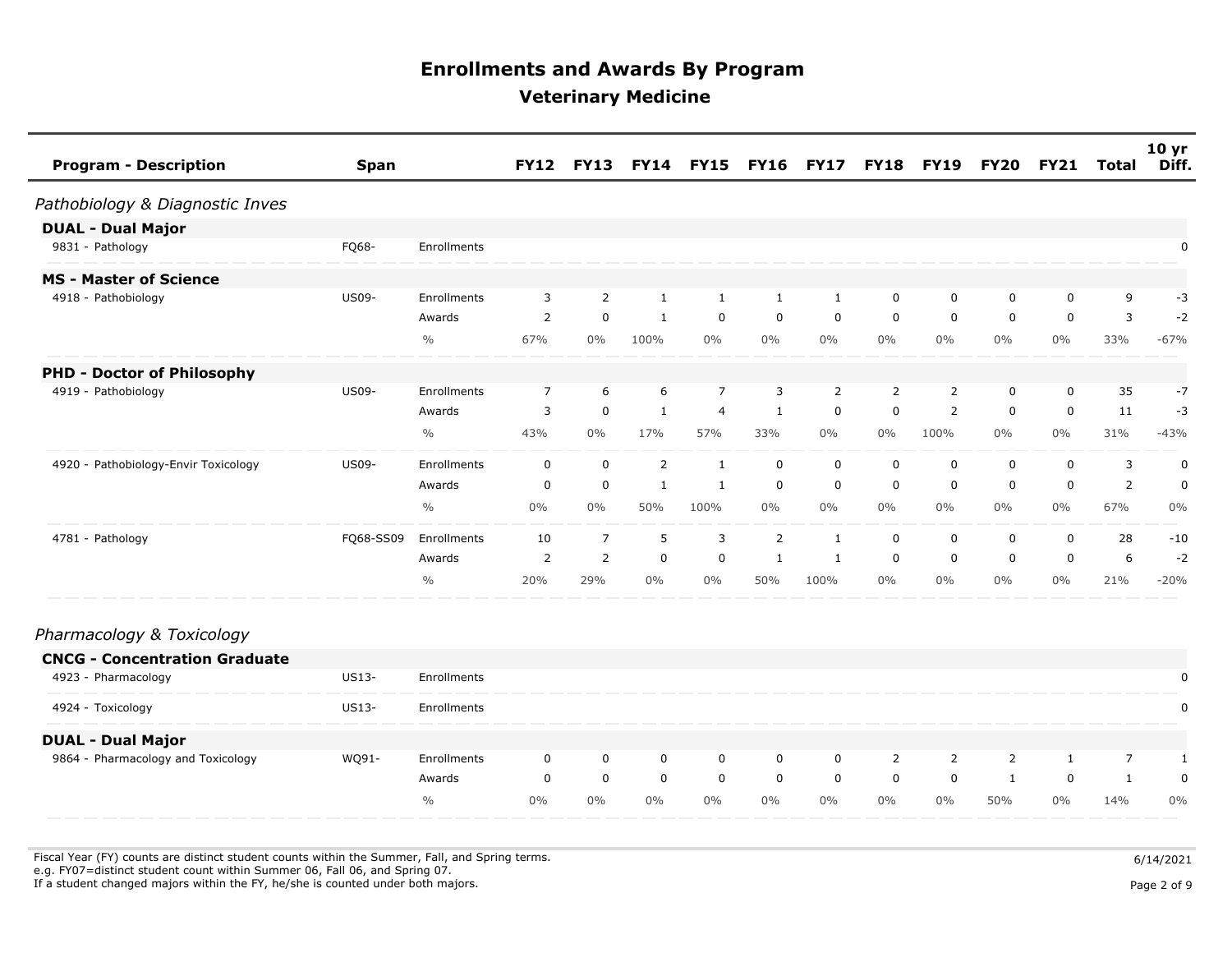| <b>Program - Description</b>               | <b>Span</b>  |               | <b>FY12</b>    | <b>FY13</b>  |                | <b>FY14 FY15</b> | <b>FY16</b>    | <b>FY17</b>  | <b>FY18</b>  | <b>FY19</b>    | <b>FY20</b>    | <b>FY21</b>    | Total          | 10 <sub>yr</sub><br>Diff. |
|--------------------------------------------|--------------|---------------|----------------|--------------|----------------|------------------|----------------|--------------|--------------|----------------|----------------|----------------|----------------|---------------------------|
| <b>GRC2 - Graduate Certificate Program</b> |              |               |                |              |                |                  |                |              |              |                |                |                |                |                           |
| 4922 - Safety Pharmacology                 | FS12-        | Enrollments   |                |              |                |                  |                |              |              |                |                |                |                | 0                         |
| <b>MNUN - Minor Undergraduate</b>          |              |               |                |              |                |                  |                |              |              |                |                |                |                |                           |
| 4926 - Pharmacology and Toxicology         | FS15-        | Enrollments   | $\mathbf 0$    | $\mathbf 0$  | $\mathbf 0$    | $\mathbf 0$      | 74             | 105          | 136          | 175            | 185            | 170            | 845            | 170                       |
|                                            |              | Awards        | $\mathbf 0$    | $\mathbf 0$  | $\mathbf 0$    | $\mathbf 0$      | $\overline{4}$ | 19           | 19           | 35             | 40             | 10             | 127            | 10                        |
|                                            |              | $\frac{0}{0}$ | $0\%$          | $0\%$        | $0\%$          | $0\%$            | 5%             | 18%          | 14%          | 20%            | 22%            | 6%             | 15%            | 6%                        |
| <b>MS - Master of Science</b>              |              |               |                |              |                |                  |                |              |              |                |                |                |                |                           |
| 4917 - Integrative Pharmacology            | <b>FS07-</b> | Enrollments   |                |              |                |                  |                |              |              |                |                |                |                | $\pmb{0}$                 |
| 4921 - Lab Res in Pharmacology & Tox       | FS10-        | Enrollments   | $\mathbf 0$    | $\mathbf 0$  | $\mathbf{1}$   | $\mathbf{1}$     | $\mathbf 0$    | $\mathbf 0$  | $\mathbf 0$  | 0              | 0              | $\mathbf 0$    | $\overline{2}$ | 0                         |
|                                            |              | Awards        | $\mathbf 0$    | $\mathbf 0$  | $\mathbf{1}$   | 1                | $\mathbf 0$    | $\mathbf 0$  | $\mathbf 0$  | $\mathbf 0$    | 0              | $\mathbf 0$    | $\overline{2}$ | $\pmb{0}$                 |
|                                            |              | $\frac{0}{0}$ | $0\%$          | $0\%$        | 100%           | 100%             | $0\%$          | $0\%$        | $0\%$        | $0\%$          | $0\%$          | $0\%$          | 100%           | $0\%$                     |
| 4794 - Pharmacology and Toxicology         | WQ91-        | Enrollments   |                |              |                |                  |                |              |              |                |                |                |                | $\mathbf 0$               |
| <b>PHD - Doctor of Philosophy</b>          |              |               |                |              |                |                  |                |              |              |                |                |                |                |                           |
| 4902 - Pharmacology & Toxic-Envir Tox      | SS94-        | Enrollments   | 8              | 8            | 9              | 9                | 10             | 10           | 11           | $\overline{7}$ | 16             | 17             | 105            | 9                         |
|                                            |              | Awards        | $\overline{2}$ | 2            | $\overline{4}$ | $\mathbf 0$      | 1              | 2            | 6            | $\mathbf{1}$   | 1              | 3              | 22             | $\mathbf{1}$              |
|                                            |              | $\frac{0}{0}$ | 25%            | 25%          | 44%            | $0\%$            | 10%            | 20%          | 55%          | 14%            | 6%             | 18%            | 21%            | $-7%$                     |
| 4796 - Pharmacology and Toxicology         | WQ91-        | Enrollments   | 5              | 10           | 11             | 6                | 5              | 9            | 12           | 9              | 13             | 11             | 91             | 6                         |
|                                            |              | Awards        | $\mathbf 0$    | $\mathbf{1}$ | 2              | $\mathbf 0$      | $\mathbf 0$    | $\mathbf 0$  | $\mathbf 0$  | $\mathbf 0$    | $\overline{2}$ | $\overline{2}$ | $\overline{7}$ | $\overline{2}$            |
|                                            |              | $\frac{0}{0}$ | $0\%$          | 10%          | 18%            | $0\%$            | $0\%$          | $0\%$        | $0\%$        | $0\%$          | 15%            | 18%            | 8%             | 18%                       |
| Physiology                                 |              |               |                |              |                |                  |                |              |              |                |                |                |                |                           |
| <b>MS - Master of Science</b>              |              |               |                |              |                |                  |                |              |              |                |                |                |                |                           |
| 4804 - Physiology                          | FQ68-        | Enrollments   | $\mathbf 0$    | $\mathbf 0$  | $\mathbf 0$    | $\mathbf 0$      | $\mathbf 0$    | 1            | 1            | 1              | 1              | 1              | 5              | 1                         |
| <b>PHD - Doctor of Philosophy</b>          |              |               |                |              |                |                  |                |              |              |                |                |                |                |                           |
| 4937 - Molecular, Cell, &Inter Physio      | FS20-        | Enrollments   |                |              |                |                  |                |              |              |                |                |                |                | 0                         |
| 4805 - Physiology                          | FQ68-US20    | Enrollments   | $\mathsf{O}$   | $\mathbf 0$  | $\mathbf 0$    | $\mathbf 0$      | $\mathbf{1}$   | $\mathbf{1}$ | $\mathbf{1}$ | $\mathbf{1}$   | $\mathbf 0$    | $\mathbf 0$    | $\overline{4}$ | $\mathbf 0$               |
|                                            |              |               |                |              |                |                  |                |              |              |                |                |                |                |                           |

Fiscal Year (FY) counts are distinct student counts within the Summer, Fall, and Spring terms.  $6/14/2021$ e.g. FY07=distinct student count within Summer 06, Fall 06, and Spring 07.

If a student changed majors within the FY, he/she is counted under both majors. Page 3 of 9 and the student student changed majors within the FY, he/she is counted under both majors.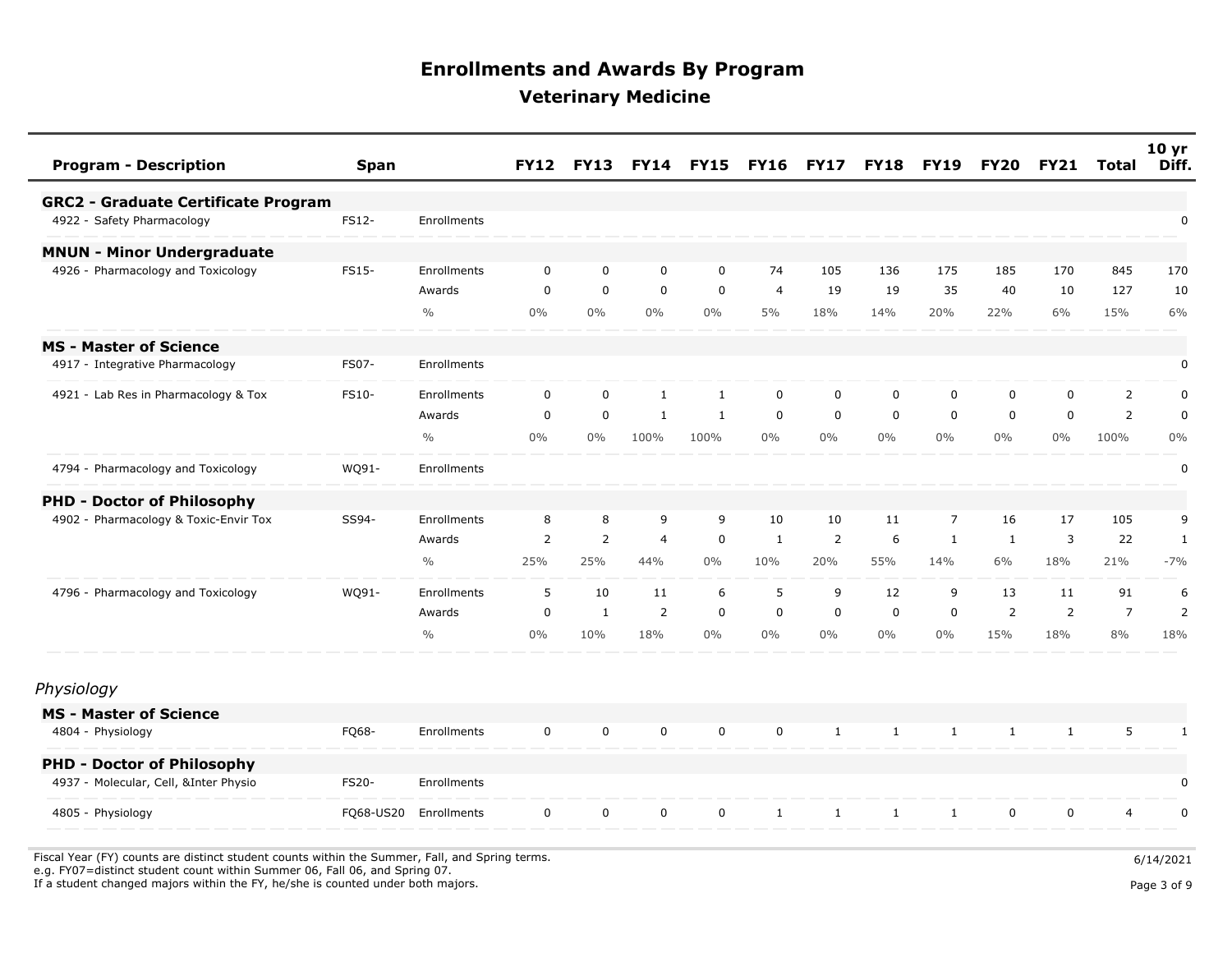| <b>Program - Description</b><br><b>Span</b>         |               | <b>FY12</b>    | <b>FY13</b>    | <b>FY14</b>    | <b>FY15</b>    | <b>FY16</b>    | <b>FY17</b>    | <b>FY18</b> | <b>FY19</b>  | <b>FY20</b>    | <b>FY21</b>  | Total          | 10 <sub>yr</sub><br>Diff. |
|-----------------------------------------------------|---------------|----------------|----------------|----------------|----------------|----------------|----------------|-------------|--------------|----------------|--------------|----------------|---------------------------|
| <b>Small Animal Clinical Sciences</b>               |               |                |                |                |                |                |                |             |              |                |              |                |                           |
| <b>MS - Master of Science</b>                       |               |                |                |                |                |                |                |             |              |                |              |                |                           |
| 4810 - Small Animal Clinical Sciences<br>WQ83-      | Enrollments   | $\overline{2}$ | 1              | $\mathbf{1}$   | 0              | $\mathbf 0$    | $\mathbf 0$    | $\mathbf 0$ | $\mathbf 0$  | 0              | $\mathbf 0$  | 4              | $-2$                      |
|                                                     | Awards        | 0              | 0              | $\mathbf{1}$   | 0              | 0              | 0              | 0           | 0            | 0              | 0            | $\mathbf{1}$   | 0                         |
|                                                     | $\frac{0}{0}$ | $0\%$          | $0\%$          | 100%           | $0\%$          | $0\%$          | $0\%$          | $0\%$       | $0\%$        | $0\%$          | $0\%$        | 25%            | $0\%$                     |
| Veterinary Medicine Dean                            |               |                |                |                |                |                |                |             |              |                |              |                |                           |
| <b>ADDU - Additional Major Undergraduate</b>        |               |                |                |                |                |                |                |             |              |                |              |                |                           |
| 4870 - Veterinary Medicine<br>FQ68-                 | Enrollments   |                |                |                |                |                |                |             |              |                |              |                | 0                         |
| SS20-<br>4935 - Veterinary Nursing                  | Enrollments   | $\mathbf 0$    | $\mathbf 0$    | $\mathsf 0$    | $\mathbf 0$    | $\mathbf 0$    | $\mathbf 0$    | $\mathbf 0$ | 0            | $\mathbf{1}$   | $\mathbf{1}$ | $\overline{2}$ | $\mathbf{1}$              |
| 4905 - Veterinary Technology<br>FS94-FS19           | Enrollments   | $\mathsf{O}$   | $\mathbf{1}$   | $\overline{2}$ | $\mathbf{1}$   | $\overline{2}$ | $\mathbf{1}$   | $\mathbf 0$ | $\mathbf 0$  | $\mathbf 0$    | $\mathbf 0$  | $\overline{7}$ | $\mathbf 0$               |
| <b>BS - Bachelor of Science</b>                     |               |                |                |                |                |                |                |             |              |                |              |                |                           |
| FQ68-<br>4869 - Veterinary Medicine                 | Enrollments   | $\overline{7}$ | $\overline{7}$ | 4              | $\overline{7}$ | $\overline{2}$ | $\overline{2}$ | 3           | 1            | $\overline{2}$ | 3            | 38             | -4                        |
|                                                     | Awards        | 5              | 6              | $\overline{4}$ | $\overline{7}$ | $\overline{2}$ | 2              | 3           | $\mathbf{1}$ | $\overline{2}$ | 3            | 35             | $-2$                      |
|                                                     | $\frac{0}{0}$ | 71%            | 86%            | 100%           | 100%           | 100%           | 100%           | 100%        | 100%         | 100%           | 100%         | 92%            | 29%                       |
| 4871 - Veterinary Medicine - Second Degree<br>FQ68- | Enrollments   | $\mathbf 0$    | $\mathbf 0$    | $\mathbf 0$    | 0              | $\mathbf 0$    | $\mathbf{1}$   | $\mathbf 0$ | $\mathbf 0$  | $\mathbf{1}$   | 0            | $\overline{2}$ | 0                         |
|                                                     | Awards        | $\mathbf 0$    | $\mathbf 0$    | $\mathbf 0$    | $\mathbf 0$    | $\mathbf 0$    | $\mathbf 0$    | $\mathbf 0$ | $\mathbf 0$  | $\mathbf{1}$   | $\mathbf 0$  | $\mathbf{1}$   | $\mathbf 0$               |
|                                                     | $\frac{0}{0}$ | $0\%$          | $0\%$          | 0%             | $0\%$          | $0\%$          | $0\%$          | $0\%$       | $0\%$        | 100%           | $0\%$        | 50%            | $0\%$                     |
| SS20-<br>4934 - Veterinary Nursing                  | Enrollments   | $\mathsf{O}$   | $\mathbf 0$    | $\mathbf 0$    | $\mathbf 0$    | $\mathbf 0$    | $\mathbf 0$    | $\mathbf 0$ | $\mathbf 0$  | 3              | 49           | 52             | 49                        |
| SS20-<br>4936 - Veterinary Nursing - Second Degree  | Enrollments   | $\mathbf 0$    | $\mathbf 0$    | $\mathbf 0$    | $\mathbf 0$    | $\mathbf 0$    | $\mathbf 0$    | $\mathbf 0$ | $\mathbf 0$  | $\mathbf{1}$   | 5            | 6              | 5                         |
|                                                     | Awards        | $\mathbf 0$    | $\mathbf 0$    | 0              | $\mathbf 0$    | $\mathbf 0$    | $\mathbf 0$    | $\mathbf 0$ | $\mathbf 0$  | $\mathbf 0$    | $\mathbf{1}$ | $\mathbf{1}$   | 1                         |
|                                                     | $\frac{0}{0}$ | $0\%$          | $0\%$          | $0\%$          | $0\%$          | $0\%$          | $0\%$          | $0\%$       | $0\%$        | $0\%$          | 20%          | 17%            | 20%                       |
| 4904 - Veterinary Technology<br>FS94-FS19           | Enrollments   | 74             | 98             | 73             | 97             | 77             | 87             | 84          | 90           | 91             | 47           | 818            | $-27$                     |
|                                                     | Awards        | 10             | 16             | 10             | 18             | 8              | 20             | 21          | 19           | 18             | 16           | 156            | 6                         |
|                                                     | $\frac{0}{0}$ | 14%            | 16%            | 14%            | 19%            | 10%            | 23%            | 25%         | 21%          | 20%            | 34%          | 19%            | 21%                       |

Fiscal Year (FY) counts are distinct student counts within the Summer, Fall, and Spring terms.  $6/14/2021$ 

e.g. FY07=distinct student count within Summer 06, Fall 06, and Spring 07.

If a student changed majors within the FY, he/she is counted under both majors. Page 4 of 9

Page 4 of 9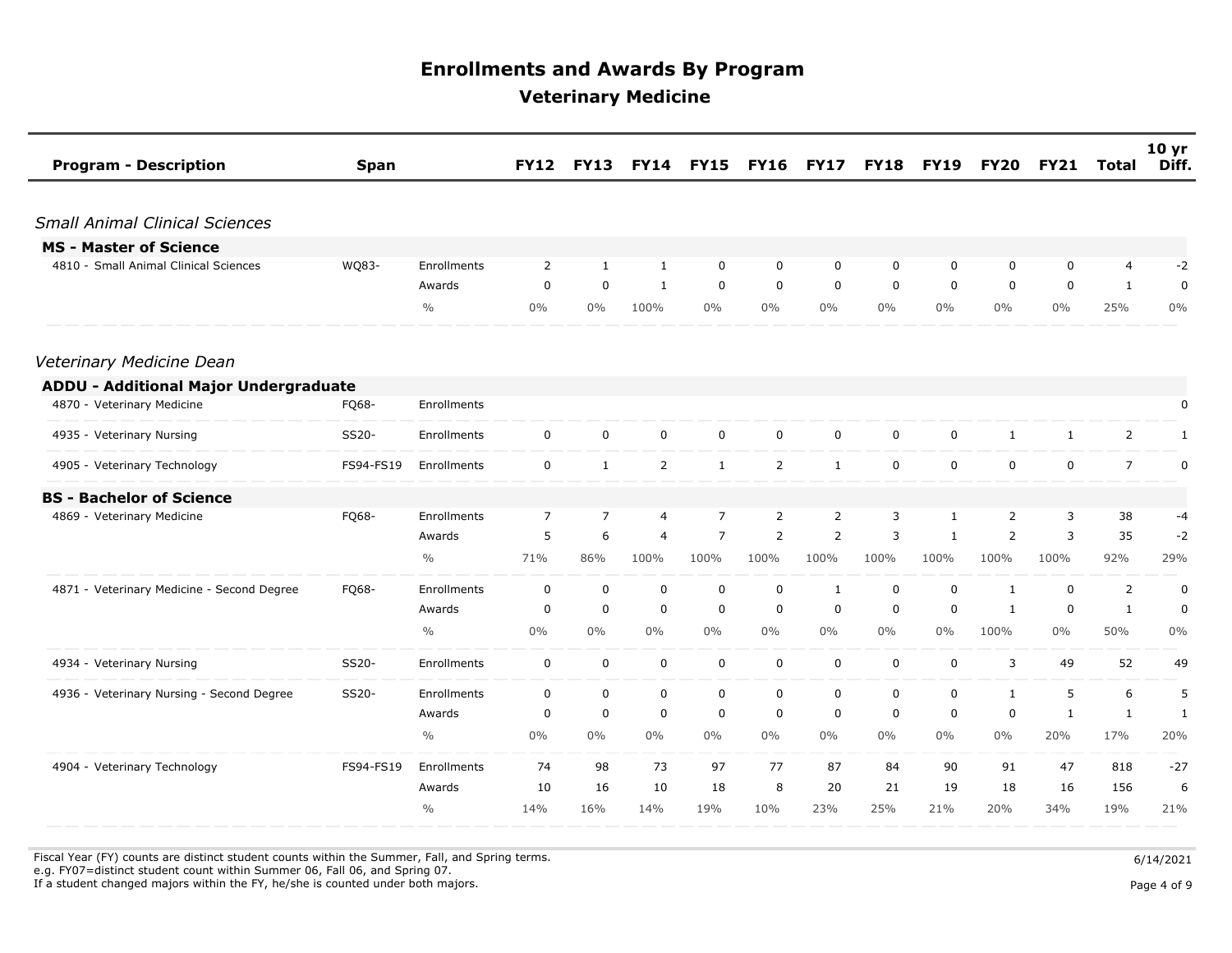| <b>Program - Description</b>                 | <b>Span</b>  |               | <b>FY12</b>    | <b>FY13</b>    | <b>FY14</b>    | <b>FY15</b>    | <b>FY16</b>    | <b>FY17</b>    | <b>FY18</b>    | <b>FY19</b>  | <b>FY20</b> | <b>FY21</b>    | Total        | 10 <sub>yr</sub><br>Diff. |
|----------------------------------------------|--------------|---------------|----------------|----------------|----------------|----------------|----------------|----------------|----------------|--------------|-------------|----------------|--------------|---------------------------|
| 4906 - Veterinary Technology - Second Degree | FS94-FS19    | Enrollments   | 6              | 15             | 14             | 15             | 16             | $\overline{7}$ | 6              | 5            | 8           | 6              | 98           | 0                         |
|                                              |              | Awards        | $\overline{2}$ | $\overline{7}$ | $\overline{4}$ | $\overline{4}$ | 9              | 3              | $\overline{4}$ | $\mathbf 0$  | 2           | $\overline{4}$ | 39           | 2                         |
|                                              |              | $\frac{0}{0}$ | 33%            | 47%            | 29%            | 27%            | 56%            | 43%            | 67%            | $0\%$        | 25%         | 67%            | 40%          | 33%                       |
| <b>DUAL - Dual Major</b>                     |              |               |                |                |                |                |                |                |                |              |             |                |              |                           |
| 9856 - Comparative Med & Integr Biol         | FS01-        | Enrollments   | $\mathbf 0$    | $\mathbf 0$    | $\mathbf 0$    | $\mathbf 0$    | $\overline{2}$ | 2              | 2              | 2            | 0           | $\mathbf 0$    | 8            | $\pmb{0}$                 |
|                                              |              | Awards        | $\Omega$       | $\mathbf 0$    | $\mathbf 0$    | $\mathbf 0$    | $\mathbf 0$    | $\mathbf 0$    | $\mathbf{0}$   | $\mathbf{1}$ | $\mathbf 0$ | $\mathbf 0$    | $\mathbf{1}$ | $\mathbf 0$               |
|                                              |              | $\frac{0}{0}$ | $0\%$          | $0\%$          | $0\%$          | $0\%$          | $0\%$          | $0\%$          | $0\%$          | 50%          | $0\%$       | $0\%$          | 13%          | 0%                        |
| <b>DVM - Doctor of Veterinary Medicine</b>   |              |               |                |                |                |                |                |                |                |              |             |                |              |                           |
| 4908 - Vet Medicine-Dual Degree MSTP         | <b>US99-</b> | Enrollments   | $\overline{2}$ | 2              | $\mathbf{1}$   | $\mathbf{1}$   | $\overline{2}$ | $\overline{2}$ | 2              | $\mathbf{1}$ | 0           | $\mathbf 0$    | 13           | $-2$                      |
|                                              |              | Awards        | $\mathbf{1}$   | 2              | $\mathbf 0$    | $\mathbf 0$    | $\mathbf 0$    | $\mathbf 0$    | 1              | 1            | $\mathbf 0$ | 0              | 5            | $-1$                      |
|                                              |              | $\frac{0}{0}$ | 50%            | 100%           | $0\%$          | $0\%$          | $0\%$          | $0\%$          | 50%            | 100%         | $0\%$       | $0\%$          | 38%          | $-50%$                    |
| 4868 - Veterinary Medicine                   | FQ68-        | Enrollments   | 431            | 433            | 441            | 445            | 449            | 444            | 452            | 452          | 456         | 460            | 4,463        | 29                        |
|                                              |              | Awards        | 105            | 98             | 105            | 108            | 112            | 104            | 107            | 113          | 109         | 109            | 1,070        | $\overline{4}$            |
|                                              |              | $\frac{0}{0}$ | 24%            | 23%            | 24%            | 24%            | 25%            | 23%            | 24%            | 25%          | 24%         | 24%            | 24%          | $-1\%$                    |
| 4907 - Veterinary Medicine                   | SS95-US17    | Enrollments   |                |                |                |                |                |                |                |              |             |                |              | $\pmb{0}$                 |
| 4910 - Veterinary Medicine                   | <b>FS00-</b> | Enrollments   | $\mathbf{1}$   | $\overline{2}$ | 3              | 3              | $\overline{2}$ | $\overline{7}$ | 6              | 3            | 3           | $\mathbf 0$    | 30           | $-1$                      |
|                                              |              | Awards        | $\mathbf 0$    | $\mathbf 0$    | $\mathbf 0$    | $\mathbf 0$    | $\mathbf 0$    | $\mathbf 0$    | $\mathbf 0$    | $\mathbf 0$  | 3           | $\mathbf 0$    | 3            | $\mathbf 0$               |
|                                              |              | $\frac{0}{0}$ | $0\%$          | $0\%$          | $0\%$          | $0\%$          | $0\%$          | $0\%$          | $0\%$          | $0\%$        | 100%        | $0\%$          | 10%          | 0%                        |
| <b>GRC2 - Graduate Certificate Program</b>   |              |               |                |                |                |                |                |                |                |              |             |                |              |                           |
| 4925 - Food Safety and Toxicology            | US13-FS18    | Enrollments   | $\mathbf 0$    | $\mathbf 0$    | 2              | 3              | 6              | 3              | $\mathbf 0$    | 0            | 0           | $\mathbf 0$    | 14           | 0                         |
|                                              |              | Awards        | $\mathbf 0$    | $\mathbf 0$    | 1              | $\mathbf 0$    | 1              | 3              | 0              | 0            | 0           | $\mathbf 0$    | 5            | 0                         |
|                                              |              | $\frac{0}{0}$ | $0\%$          | $0\%$          | 50%            | $0\%$          | 17%            | 100%           | $0\%$          | $0\%$        | $0\%$       | $0\%$          | 36%          | 0%                        |
| <b>GRC4 - University Grad Certificate</b>    |              |               |                |                |                |                |                |                |                |              |             |                |              |                           |
| 4928 - College Teaching-Veterinary Md        | SS13-        | Enrollments   |                |                |                |                |                |                |                |              |             |                |              | 0                         |

Fiscal Year (FY) counts are distinct student counts within the Summer, Fall, and Spring terms.  $6/14/2021$  e.g. FY07=distinct student count within Summer 06, Fall 06, and Spring 07. If a student changed majors within the FY, he/she is counted under both majors. Page 5 of 9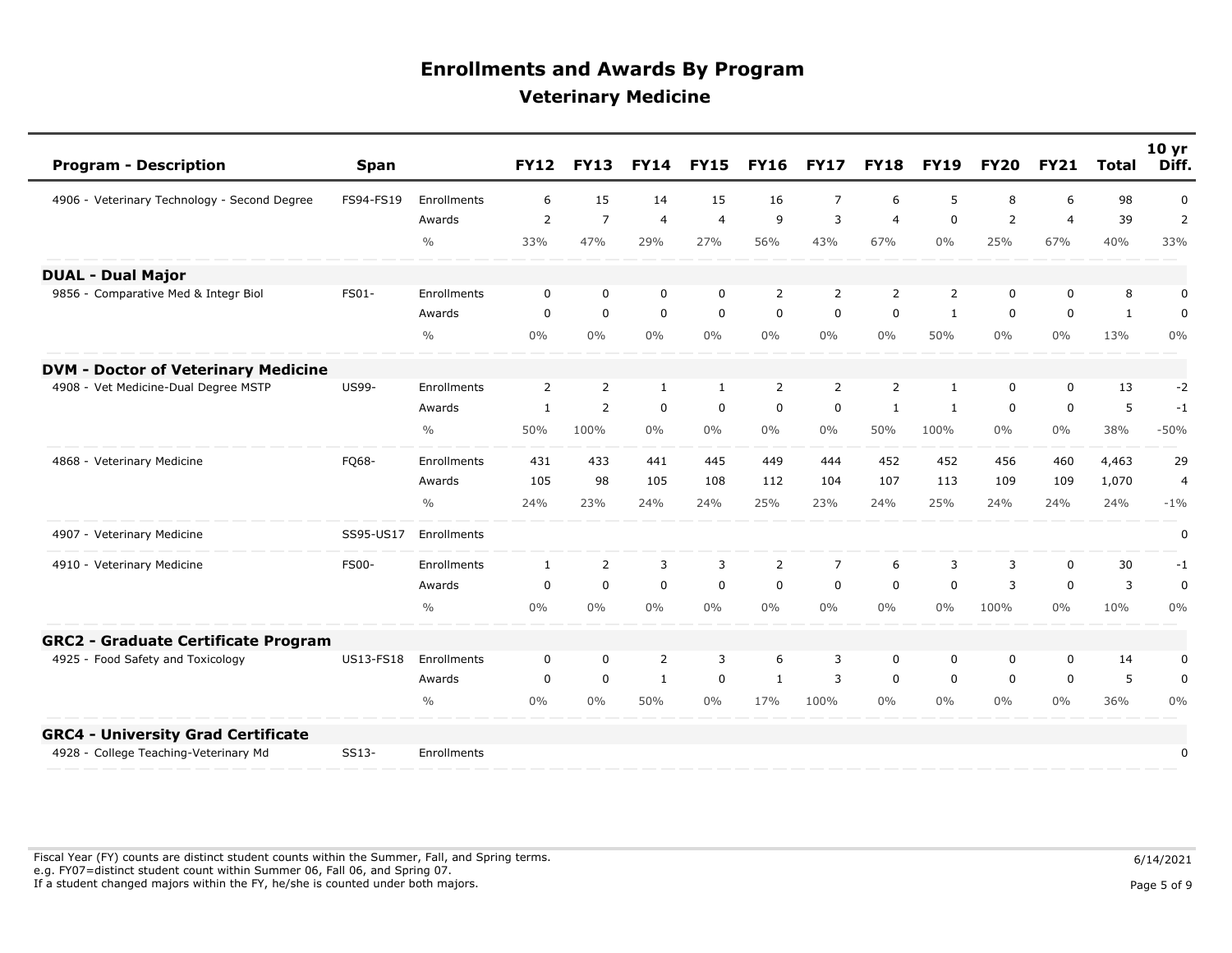| <b>Program - Description</b>            | <b>Span</b> |               | <b>FY12</b>    | <b>FY13</b>    | <b>FY14</b>    | <b>FY15</b>    | <b>FY16</b>    | <b>FY17</b> | <b>FY18</b>    | <b>FY19</b>    | <b>FY20</b>  | <b>FY21</b>  | Total | 10 <sub>yr</sub><br>Diff. |
|-----------------------------------------|-------------|---------------|----------------|----------------|----------------|----------------|----------------|-------------|----------------|----------------|--------------|--------------|-------|---------------------------|
| <b>MS - Master of Science</b>           |             |               |                |                |                |                |                |             |                |                |              |              |       |                           |
| 4911 - Comparative Med & Integr Biol    | FS01-       | Enrollments   | 16             | 16             | 13             | 9              | 15             | 17          | 21             | 22             | 15           | 15           | 159   | $-1$                      |
|                                         |             | Awards        | $\overline{2}$ | $\overline{4}$ | 3              | $\overline{2}$ | $\overline{2}$ | 3           | $\overline{2}$ | 5              | 2            | 2            | 27    | 0                         |
|                                         |             | $\frac{0}{0}$ | 13%            | 25%            | 23%            | 22%            | 13%            | 18%         | 10%            | 23%            | 13%          | 13%          | 17%   | $1\%$                     |
| 4914 - Food Safety                      | FS02-       | Enrollments   | 156            | 158            | 175            | 195            | 226            | 253         | 259            | 266            | 262          | 246          | 2,196 | 90                        |
|                                         |             | Awards        | 24             | 40             | 42             | 32             | 42             | 55          | 44             | 63             | 53           | 59           | 454   | 35                        |
|                                         |             | $\frac{0}{0}$ | 15%            | 25%            | 24%            | 16%            | 19%            | 22%         | 17%            | 24%            | 20%          | 24%          | 21%   | 9%                        |
| <b>NOHN - No Degree - Undergrad-H</b>   |             |               |                |                |                |                |                |             |                |                |              |              |       |                           |
| 4876 - Preveterinary                    | FQ68-       | Enrollments   | 199            | 170            | 143            | 131            | 121            | 108         | 131            | 170            | 145          | 167          | 1,485 | $-32$                     |
| <b>NOPD - No Degree - Post Doctoral</b> |             |               |                |                |                |                |                |             |                |                |              |              |       |                           |
| 4877 - Veterinary Med-Post Doctoral     | FS92-       | Enrollments   | 3              | 3              | $\overline{4}$ | 5              | 3              | 3           | 4              | $\mathbf{1}$   | $\mathbf{1}$ | $\mathbf{1}$ | 28    | $-2$                      |
| <b>NOUN - No Degree - Undergraduate</b> |             |               |                |                |                |                |                |             |                |                |              |              |       |                           |
| 4929 - King Chavez Parks Vet Med Trck   | FS09-       | Enrollments   | 6              | 17             | 38             | 117            | 221            | 281         | 323            | 354            | 357          | 347          | 2,061 | 341                       |
| 4927 - Preveterinary Tracking           | FS16-       | Enrollments   | $\mathbf 0$    | $\mathbf 0$    | $\mathbf 0$    | $\mathbf 0$    | $\mathbf 0$    | 11          | 103            | 284            | 321          | 353          | 1,072 | 353                       |
| <b>PHD - Doctor of Philosophy</b>       |             |               |                |                |                |                |                |             |                |                |              |              |       |                           |
| 4916 - Comp Med Integr Biol-Envir Tox   | FS07-       | Enrollments   | 1              | $\overline{4}$ | 4              | 4              | 4              | 3           | 2              | 2              | 3            | 2            | 29    | 1                         |
|                                         |             | Awards        | $\mathbf 0$    | $\mathbf 0$    | 0              | $\mathbf 0$    | 0              | 2           | 1              | $\mathbf{1}$   | $\mathbf{1}$ | $\mathbf 0$  | 5     | $\pmb{0}$                 |
|                                         |             | $\frac{0}{0}$ | $0\%$          | $0\%$          | $0\%$          | $0\%$          | $0\%$          | 67%         | 50%            | 50%            | 33%          | $0\%$        | 17%   | 0%                        |
| 4912 - Comparative Med & Integr Biol    | FS01-       | Enrollments   | 27             | 34             | 37             | 38             | 37             | 38          | 43             | 46             | 45           | 46           | 391   | 19                        |
|                                         |             | Awards        | 1              | $\overline{4}$ | 5              | 5              | 1              | 8           | $\overline{7}$ | $\overline{7}$ | 5            | 6            | 49    | 5                         |
|                                         |             | $\frac{0}{0}$ | 4%             | 12%            | 14%            | 13%            | 3%             | 21%         | 16%            | 15%            | 11%          | 13%          | 13%   | 9%                        |
| 4903 - Microbiology                     | SS94-       | Enrollments   |                |                |                |                |                |             |                |                |              |              |       | 0                         |
| <b>SPCG - Specialization Graduate</b>   |             |               |                |                |                |                |                |             |                |                |              |              |       |                           |
| 4913 - Food Safety                      | FS02-FS18   | Enrollments   |                |                |                |                |                |             |                |                |              |              |       | 0                         |

Fiscal Year (FY) counts are distinct student counts within the Summer, Fall, and Spring terms.  $6/14/2021$  e.g. FY07=distinct student count within Summer 06, Fall 06, and Spring 07. If a student changed majors within the FY, he/she is counted under both majors. Page 6 of 9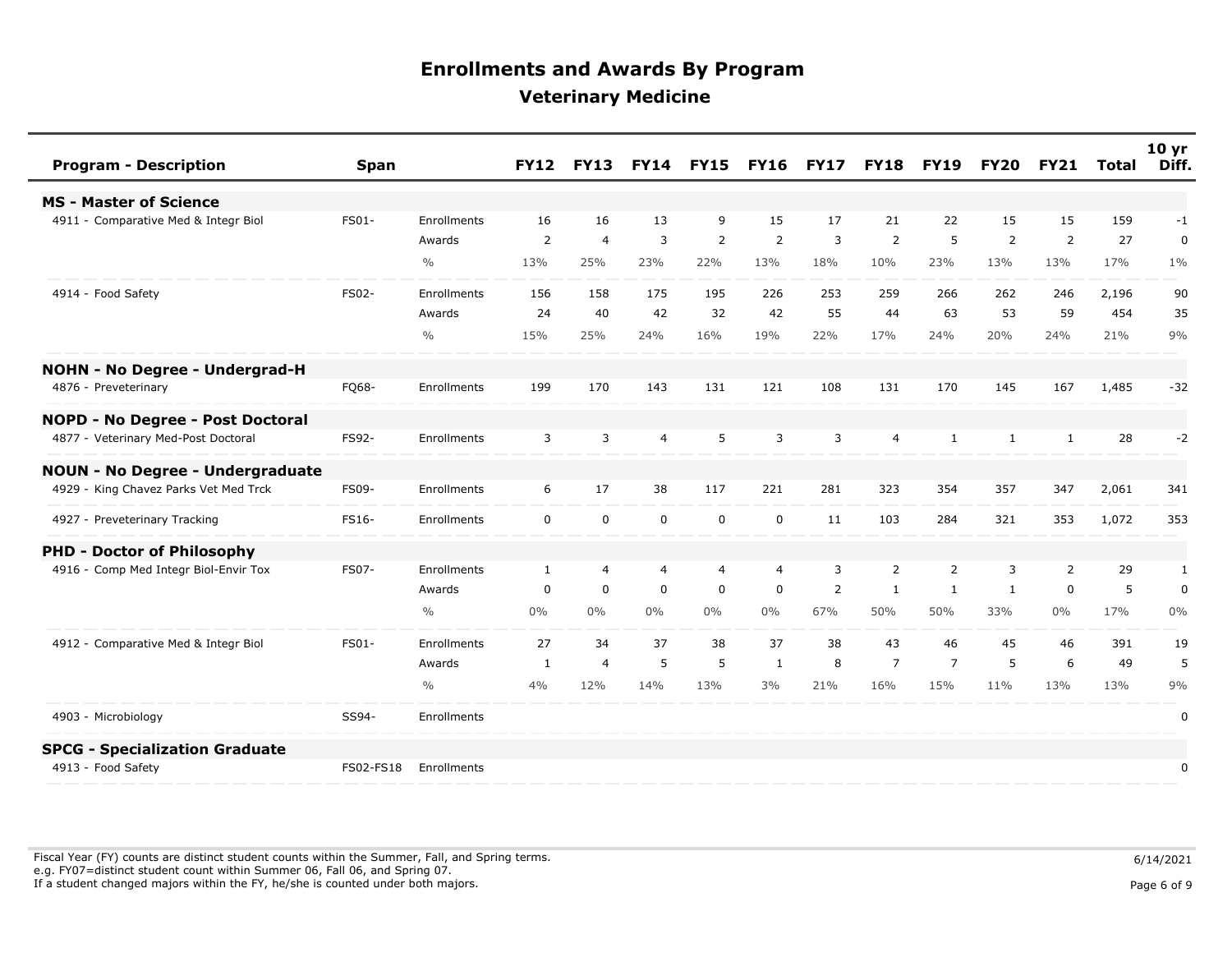|                                      |             |               |             |             |             |              |                       |          |             |                |      |             |       | 10 <sub>yr</sub> |
|--------------------------------------|-------------|---------------|-------------|-------------|-------------|--------------|-----------------------|----------|-------------|----------------|------|-------------|-------|------------------|
| <b>Program - Description</b>         | <b>Span</b> |               | <b>FY12</b> | <b>FY13</b> | <b>FY14</b> |              | <b>FY15 FY16 FY17</b> |          | <b>FY18</b> | <b>FY19</b>    | FY20 | <b>FY21</b> | Total | Diff.            |
| Veterinary Technology                |             |               |             |             |             |              |                       |          |             |                |      |             |       |                  |
| <b>ATCT - Technology Certificate</b> |             |               |             |             |             |              |                       |          |             |                |      |             |       |                  |
| 5448 - Veterinary Nursing            | SS20-       | Enrollments   | 0           | $\Omega$    | 0           | $\mathbf 0$  | 0                     | $\Omega$ | 0           | 0              | 0    | 6           | 6     | 6                |
| 4878 - Veterinary Technology         | FS92-FS17   | Enrollments   | 29          | 11          | 16          | 18           | 19                    | 20       | 19          | 4              |      | $\Omega$    | 138   | $-29$            |
|                                      |             | Awards        | 10          |             | 3           | 3            | $\overline{2}$        | 3        | 8           | $\overline{2}$ |      | $\Omega$    | 33    | $-10$            |
|                                      |             | $\frac{0}{0}$ | 34%         | 9%          | 19%         | 17%          | 11%                   | 15%      | 42%         | 50%            | 50%  | $0\%$       | 24%   | $-34%$           |
| 4930 - Veterinary Technology         | FS18-FS19   | Enrollments   | 0           | $\Omega$    | 0           | 0            | 0                     | 0        | 0           | 11             | 16   | 10          | 37    | 10               |
|                                      |             | Awards        | 0           | $\Omega$    | 0           | $\mathbf{0}$ | 0                     | 0        | 0           | $\Omega$       | 4    | 5           | 9     |                  |
|                                      |             | $\frac{0}{0}$ | $0\%$       | $0\%$       | $0\%$       | 0%           | $0\%$                 | $0\%$    | $0\%$       | $0\%$          | 25%  | 50%         | 24%   | 50%              |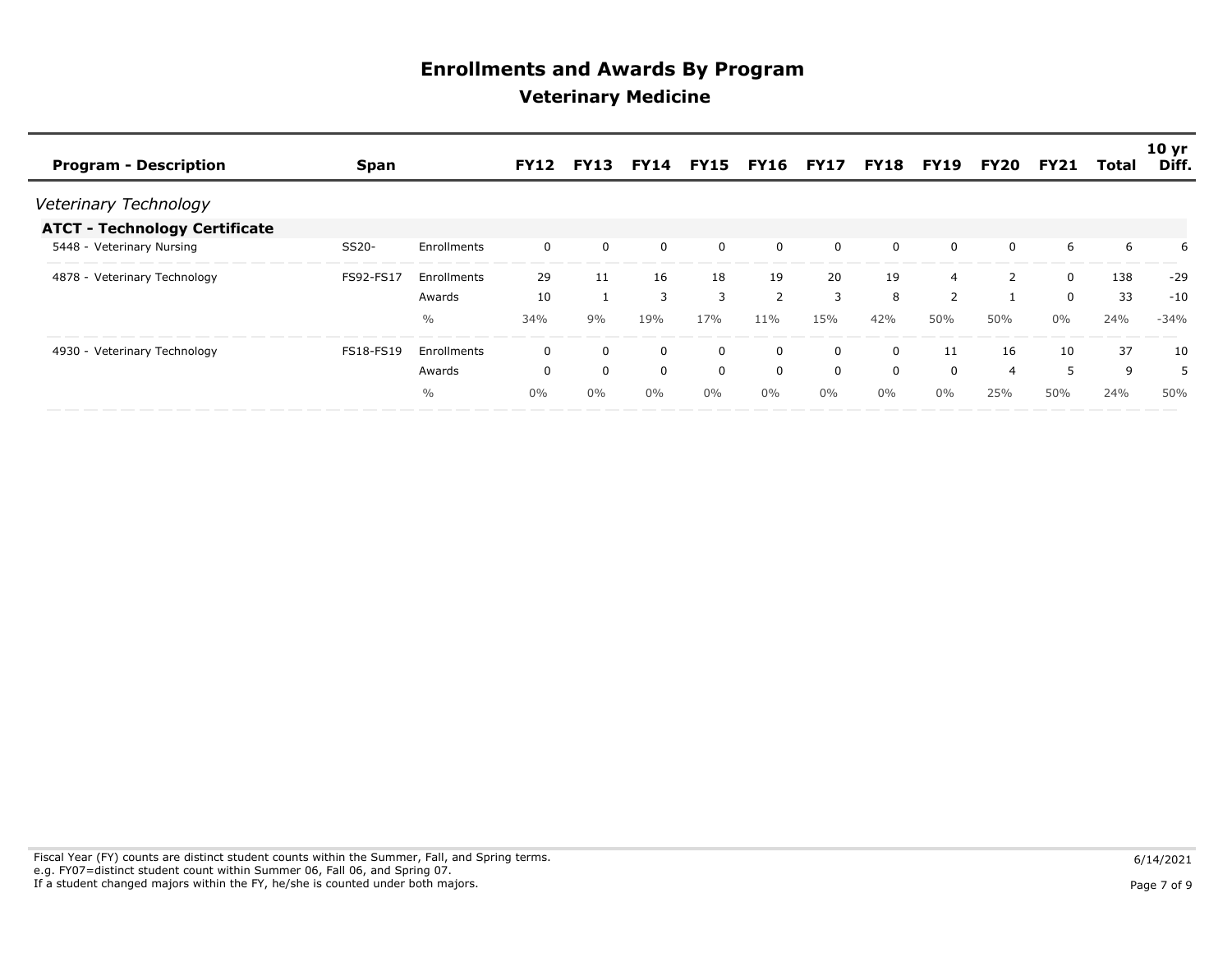| <b>Program - Description</b>                    | <b>Span</b>                           |             | <b>FY12 FY13</b> | <b>FY14</b>    |              | <b>FY15 FY16 FY17</b> |                | <b>FY18</b> | <b>FY19</b>    | <b>FY20</b>    | <b>FY21</b>  | <b>Total</b> | 10 <sub>yr</sub><br>Diff. |
|-------------------------------------------------|---------------------------------------|-------------|------------------|----------------|--------------|-----------------------|----------------|-------------|----------------|----------------|--------------|--------------|---------------------------|
| <b>Totals for</b><br><b>Veterinary Medicine</b> |                                       | <b>FY12</b> | <b>FY13</b>      | <b>FY14</b>    | <b>FY15</b>  | <b>FY16</b>           | <b>FY17</b>    | <b>FY18</b> | <b>FY19</b>    | <b>FY20</b>    | <b>FY21</b>  | <b>Total</b> | 10 yr<br>Diff.            |
|                                                 | <b>Additional Major Undergraduate</b> |             |                  |                |              |                       |                |             |                |                |              |              |                           |
|                                                 | Enrollments                           | 0           | 1                | $\overline{2}$ | $\mathbf{1}$ | 2                     | $\mathbf{1}$   | 0           | $\mathbf 0$    | $\mathbf{1}$   | $\mathbf{1}$ | 9            | $\mathbf{1}$              |
|                                                 | <b>Bachelor of Science</b>            |             |                  |                |              |                       |                |             |                |                |              |              |                           |
|                                                 | Enrollments                           | 87          | 120              | 91             | 119          | 95                    | 97             | 93          | 96             | 106            | 110          | 1,014        | 23                        |
|                                                 | Awards                                | 17          | 29               | 18             | 29           | 19                    | 25             | 28          | 20             | 23             | 24           | 232          | 7                         |
|                                                 | $\%$                                  | 20%         | 24%              | 20%            | 24%          | 20%                   | 26%            | 30%         | 21%            | 22%            | 22%          | 23%          | 2%                        |
|                                                 | <b>Concentration Graduate</b>         |             |                  |                |              |                       |                |             |                |                |              |              |                           |
|                                                 | Enrollments                           |             |                  |                |              |                       |                |             |                |                |              |              | 0                         |
|                                                 | <b>Doctor of Philosophy</b>           |             |                  |                |              |                       |                |             |                |                |              |              |                           |
|                                                 | Enrollments                           | 68          | 76               | 77             | 69           | 63                    | 66             | 74          | 70             | 80             | 79           | 722          | 11                        |
|                                                 | Awards                                | 10          | 12               | 15             | 11           | 4                     | 14             | 14          | 11             | 11             | 11           | 113          | $\mathbf{1}$              |
|                                                 | $\frac{0}{0}$                         | 15%         | 16%              | 19%            | 16%          | 6%                    | 21%            | 19%         | 16%            | 14%            | 14%          | 16%          | $-1%$                     |
|                                                 | <b>Doctor of Veterinary Medicine</b>  |             |                  |                |              |                       |                |             |                |                |              |              |                           |
|                                                 | Enrollments                           | 434         | 437              | 445            | 449          | 453                   | 453            | 460         | 456            | 459            | 460          | 4,506        | 26                        |
|                                                 | Awards                                | 106         | 100              | 105            | 108          | 112                   | 104            | 108         | 114            | 112            | 109          | 1,078        | 3                         |
|                                                 | $\%$                                  | 24%         | 23%              | 24%            | 24%          | 25%                   | 23%            | 23%         | 25%            | 24%            | 24%          | 24%          | $-1%$                     |
|                                                 | <b>Dual Major</b>                     |             |                  |                |              |                       |                |             |                |                |              |              |                           |
|                                                 | Enrollments                           | 0           | $\mathbf{0}$     | $\mathbf 0$    | $\mathbf 0$  | $\overline{2}$        | $\overline{2}$ | 4           | $\overline{4}$ | $\overline{2}$ | $\mathbf{1}$ | 15           | $\mathbf{1}$              |
|                                                 | Awards                                | $\Omega$    | $\Omega$         | $\mathbf 0$    | $\mathbf 0$  | $\mathbf 0$           | $\Omega$       | $\Omega$    | $\mathbf{1}$   | $\mathbf{1}$   | $\mathbf 0$  | $\mathbf 2$  | $\mathsf{O}$              |
|                                                 | $\frac{0}{0}$                         |             |                  |                |              | 0%                    | 0%             | 0%          | 25%            | 50%            | 0%           | 13%          | 0%                        |
|                                                 | <b>Graduate Certificate Program</b>   |             |                  |                |              |                       |                |             |                |                |              |              |                           |
|                                                 | Enrollments                           | 0           | $\mathbf{0}$     | $\overline{2}$ | 3            | 6                     | 3              | $\mathbf 0$ | 0              | 0              | 6            | 20           | 6                         |
|                                                 | Awards                                | 0           | $\mathbf 0$      | $\mathbf{1}$   | $\mathbf 0$  | $\mathbf{1}$          | 3              | $\Omega$    | $\mathbf 0$    | $\mathbf 0$    | 5            | 10           | 5                         |
|                                                 | $\frac{0}{0}$                         |             |                  | 50%            | 0%           | 17%                   | 100%           |             |                |                | 83%          | 50%          | 83%                       |

Fiscal Year (FY) counts are distinct student counts within the Summer, Fall, and Spring terms.<br>e.g. FY07=distinct student count within Summer 06, Fall 06, and Spring 07.

If a student changed majors within the FY, he/she is counted under both majors. Page 8 of 9 and the student student changed majors within the FY, he/she is counted under both majors.